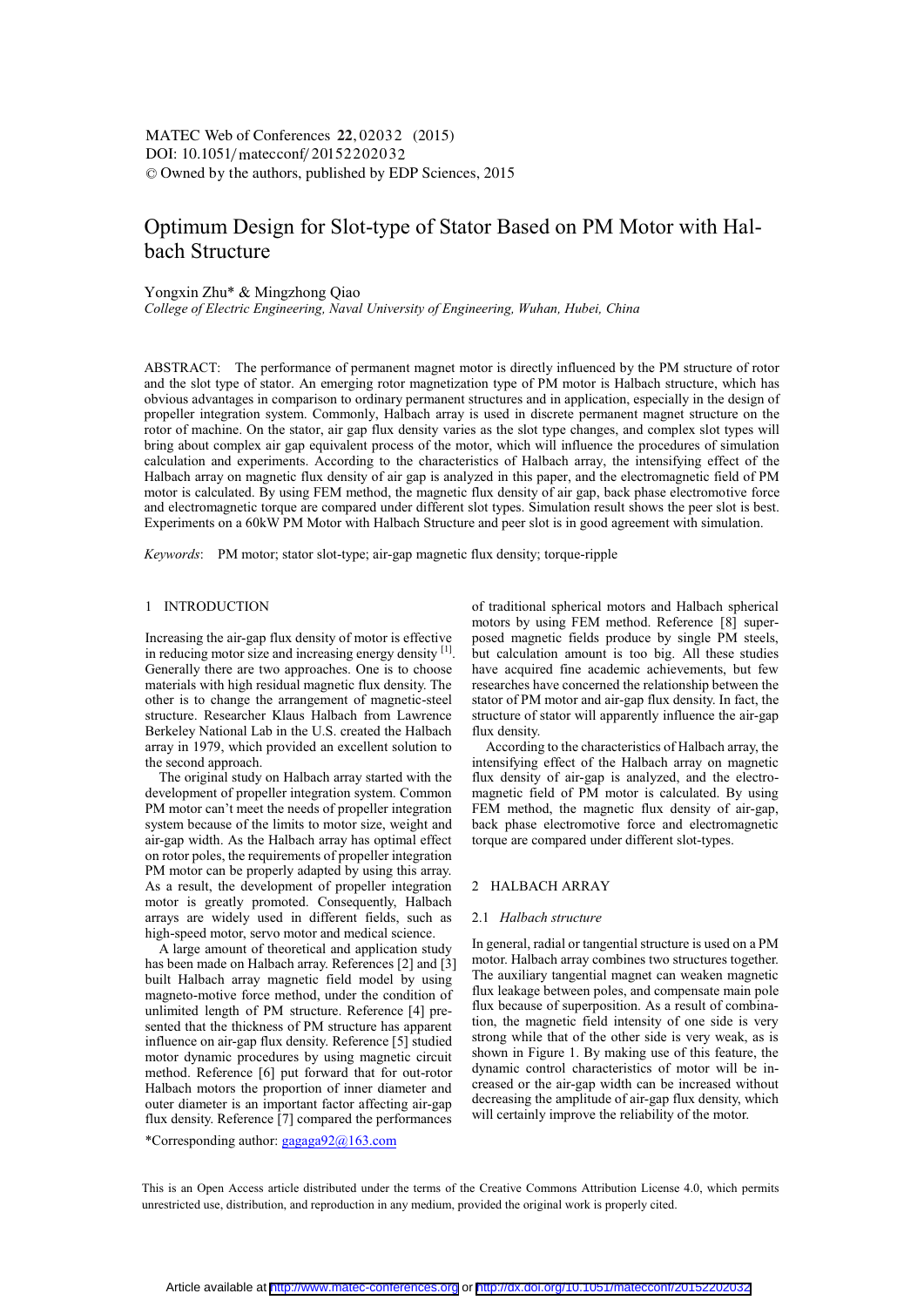

(a) Radial structure (b) Tangential structure (c) Halbach Array

Figure 1. Halbach array structure

#### 2.2 *Features of Halbach array*

Halbach array has many excellent characteristics:

(1) Halbach array may produce ideal sinusoidal distributed magnetic field in space, which can apparently reduce cogging-torque.

(2) Halbach structure has strong magnetic field on one side and weak magnetic field on the other side. This may help to improve air-gap flux density and power density, to reduce size and yoke flux.

(3) High magnetic energy density can allow the motor to have wide air-gap. Halbach array can increase motor efficiency and reduce open circuit loss.

(4) By using Halbach array, torque ripple can be decreased and the requirements of the motor for the bearing can also be decreased.

Figure 2 shows the composition of magnetic force line, which intuitively reflects the optimizing effect of Halbach structure on air-gap.



Figure 2. Halbach motor air-gap magnetic field

#### 3 MAGNETIC FIELD ANALYSIS OF HALBACH **MOTOR**

## 3.1 *Magnetic circuit analysis for PM motor*

During the operating process, magnetic force *Fm* and flux  $\varphi_m$  in outer circuit produced by PM structure is variable. PM structure is equivalent to a parallel connection source including a constant flux source  $\varphi$  and a constant magnetic conductance  $\wedge$  0, as is shown in Figure 3.



Figure 3. PM motor equivalent magnetic circuit

In Figure 3,  $\varphi$ <sub>m</sub> is the total flux per pole (Wb) provided from PM structure to outer magnetic circuit;  $\varphi$ is virtual intrinsic flux, which is a constant under given performance and size of PM structure;  $\varphi$ <sup>0</sup> is virtual leakage flux of PM,  $\wedge$  0 is the inner magnetic conductance(H) of PM, which is also a constant under given performance and size of PM structure; *Fm* is the outer magnetic circuit magneto-motive force produced by both PM ends of each pair of poles(A).

The total flux  $\varphi_m$  can be divided into two parts: one is main flux (air-gap flux per pole)  $\varphi$ <sup> $\delta$ </sup>, and the other is leakage flux  $\varphi$ . Accordingly, outer magnetic circuit can be divided into main circuit and leakage circuit, and the corresponding magnetic conductance are main conductance  $\Lambda$ m and leakage conductance  $\Lambda \sigma$ . Assuming that when the motor operates, armature magneto-motive force Fm produced by every pair of poles' circuit contains both direct axis and quadrature axis magneto-motive force, the equivalent circuit is shown in Figure 3. The value of *Fm* is positive during demagnetization, otherwise negative. The whole equivalent magnetic circuit is the combination of Figure 3(a), (b).

#### 3.2 *Electromagnetic analysis for PM motor*

Considering the complexity in the real manufacturing process, a discrete 90º Halbach structure is often used in engineering. According to the research, taking 2:1 as the proportion of radial and tangential PM size can properly trade off between air-gap flux density, approximate sinusoidal distribution, and limits of manufacturing process [9]. In order to reduce the calculation workload, the common rectangular coordinate system should be changed  $[10]$ . Figure 4 shows the calculation model of the motor magnetic field, where *Rr* is inner diameter of PM structure; *Rm* is outer diameter of PM structure; *Rs* is inner diameter of the stator;  $\tau_{mp}$  is pole distance;  $\tau_{mr}$  is the arc length of radial magnet;  $\tau_{m\theta}$  is the arc length of tangential magnet;  $\beta$  is the ratio coefficient, i.e.,  $\tau_{mr}$  /  $\tau_{m}\theta$ .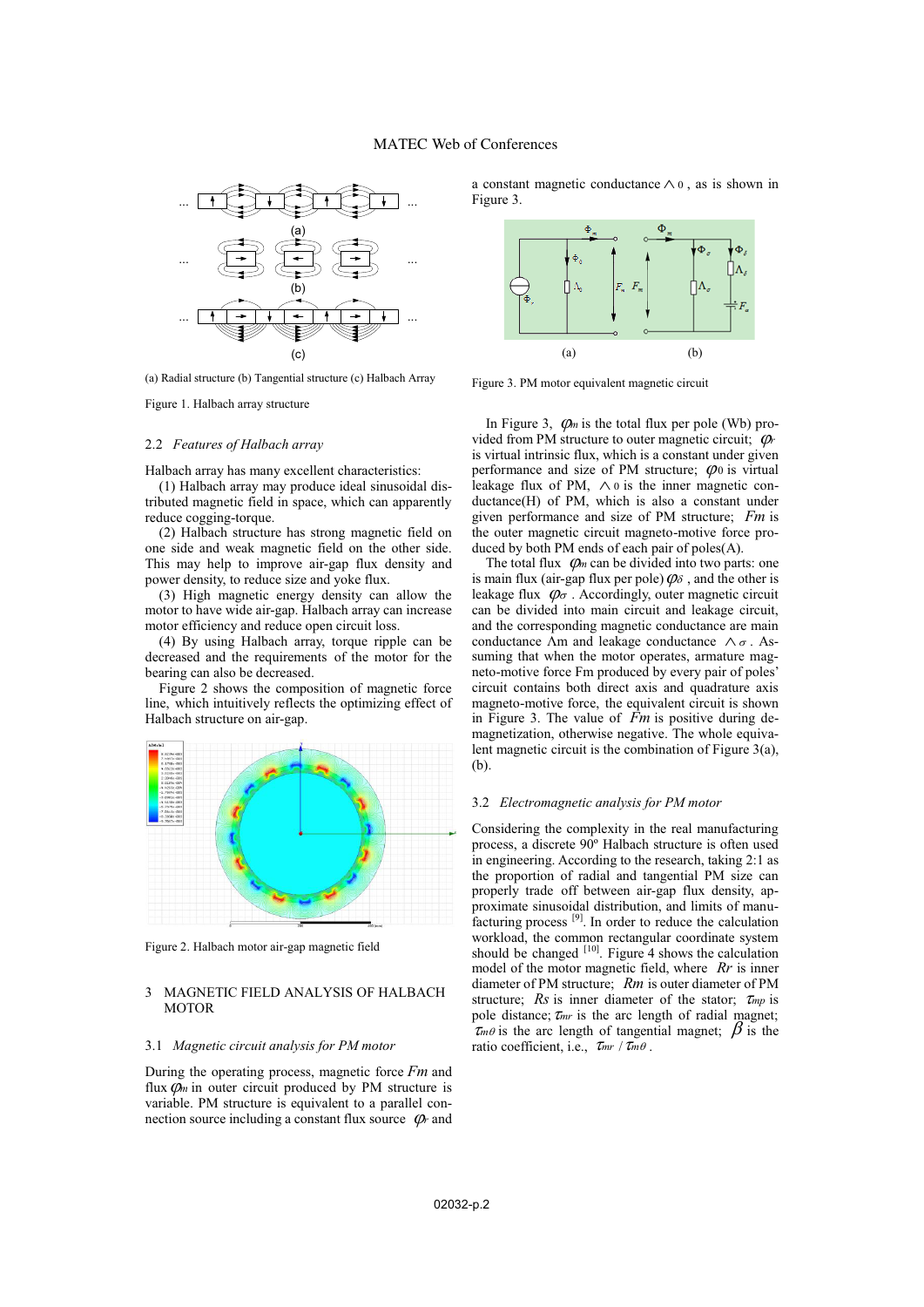

Figure 4. 90º Halbach motor structure

 $\nabla \cdot \vec{B} = 0$ , the basic magnetic field equation in area I and II can be deducted

$$
\nabla^2 \varphi = \frac{\partial^2 \varphi}{\partial r^2} + \frac{\partial \varphi}{r \partial r} + \frac{\partial^2 \varphi}{r^2 \partial \theta^2} = 0
$$
  

$$
\nabla^2 \varphi_{II} = \frac{\partial^2 \varphi_{II}}{\partial r^2} + \frac{\partial \varphi_{II}}{r \partial r} + \frac{\partial^2 \varphi_{II}}{r^2 \partial \theta^2} = \frac{\nabla \vec{M}}{\mu}
$$
  

$$
\nabla \vec{M} = \frac{M_r}{r} + \frac{\partial M_r}{\partial r} + \frac{\partial M_\theta}{r \partial \theta}
$$
 (1)

In polar coordinates,

$$
\vec{M} = M_r \vec{e}_r + M_\theta \vec{e}_\theta \tag{2}
$$

Where, *M* is the residual magnetization of PM; *Mr* and  $M\theta$  are respectively the radial and tangential component of *M*. The existence of *M* makes the equation non-homogeneous.

In discrete Halbach array, the changes of *Mr* and  $M\theta$  are not continuous. Fourier series should be used to decompose  $Mr$  and  $M\theta$  so as to obtain the divergence of *M*. In practice, the calculation of air-gap magnetic field should consider variations produced by rated excitation in stator winding.

## 4 ANALYSIS OF DIFFERENT SLOT-TYPE ON MAGNETIC FIELD OF HALBACH MOTOR

According to the above-mentioned analysis, when the structures of stator and rotor are given, the air-gap flux is closely related to stator slot-type. Based on a 3-phase PM motor (basic parameters are shown in Table 1), the phase back electromotive force under rated rotating speed and the torque-ripple under rated operating state are compared between different slot types, i.e., open-square slot, peer slot and trapezoidal slot. The sizes of different slot types are in accordance with space factor.

| Parameter                                       | Value | Parameter                        | Value     |
|-------------------------------------------------|-------|----------------------------------|-----------|
| Rated power                                     | 60kW  | Number of turns in               | 88        |
|                                                 |       | series per phase                 |           |
| Rated line voltage380V                          |       | Stator teeth distance            | 13.4mm    |
| Pair of poles                                   | 8     | Rated phase current              | 101A      |
| Number of slots 96                              |       | Rated speed                      | 975r/min  |
| Outer diameter of 490mm<br>stator               |       | Copper space factor              | 0.7484    |
| Inner diameter of 410mm<br>stator               |       | Stator yoke height               | 11.3mm    |
| Outer diameter of 398mm Polar distance<br>rotor |       |                                  | 80.5mm    |
| Air-gap width                                   | 6mm   | Pole-arc coefficient             | 0.70      |
| Conductors per                                  | 22    | Paraller branches                | 4         |
| slot                                            |       |                                  |           |
| Core length                                     | 115mm | PM height                        | 11mm      |
| Winding pitch                                   | 6 —   | Stacking factor                  | 0.93      |
| Stator DC re-<br>sistance                       |       | 0.068 ohm Insulating paint thick | $0.08$ mm |

The stator uses double-layer winding; residual magnetic steel is 1.18T; the coercive is 891A/m. The stator and rotor are built with silicon steel sheet, with type DW465\_50.

The effective areas of three different slot types are of the same. Ansoft software is used for modeling and simulation. The specifications of different slot types, as is shown in Figure 5, are defined as follows:

(a) Open-square slot: bottom length b=7.19mm, height between bottom line and slot notch h=28.7mm;

(b) Peer slot: notch height h1=1mm, circular arc radius of stator notch r1=3.6mm, height between stator inner diameter and bottom circle center h2=18.62mm, stator notch width b1=3.6mm, stator bottom circular arc radius r2=5.48mm;

(c) Trapezoidal slot: notch height h1=1mm, slot shoulder height h2=2mm, height between shoulder and bottom h3=25.7mm, notch width b1=3.6mm, shoulder width b2=7.2mm, slot bottom width b3=8.026mm.



Figure 5. Slot size

#### 4.1 *Wave form of air-gap flux*

According to Fourier transform of equation (1), the air-gap radial and tangential flux of PM motor can be described as follows: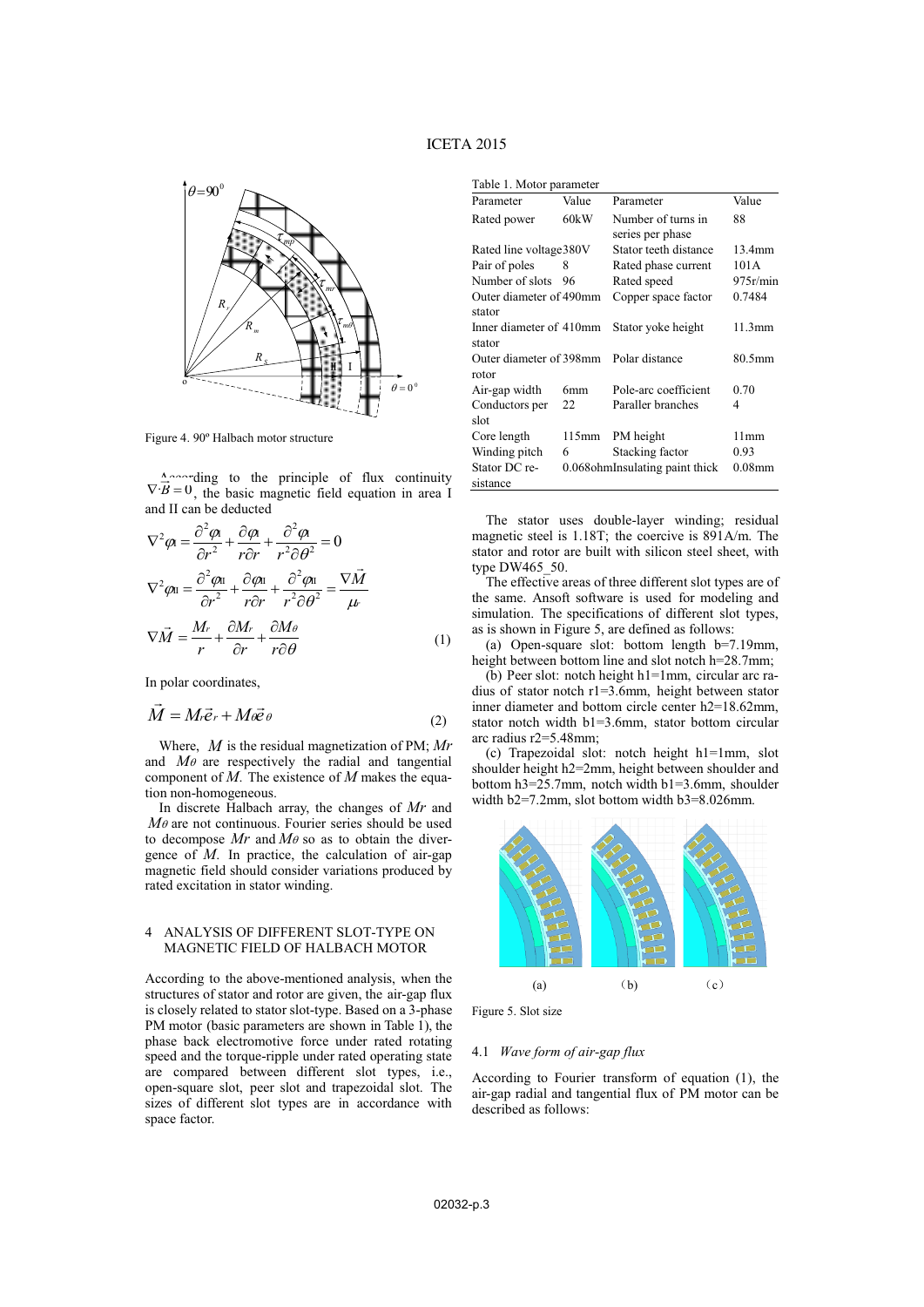## MATEC Web of Conferences

$$
B_{1r} = -\sum_{n=1}^{\infty} \frac{B_r}{\Delta_0} \frac{np}{1 - n^2 p^2} \Delta_1 \left[ \left( \frac{r}{R_s} \right)^{np-1} \left( \frac{R_m}{R_s} \right)^{np+1} + \left( \frac{R_m}{r} \right)^{np+1} \right] \cos(np\theta)
$$
  

$$
B_{1\theta} = \sum_{n=1}^{\infty} \frac{B_r}{\Delta_0} \frac{np}{1 - n^2 p^2} \Delta_1 \left[ \left( \frac{r}{R_s} \right)^{np-1} \left( \frac{R_m}{R_s} \right)^{np+1} - \left( \frac{R_m}{r} \right)^{np+1} \right] \sin(np\theta)
$$

Among three slot types, the peer slot and the trapezoidal slot has bigger radial component of air-gap flux, with a value of 0.77T, while that of the open-square slot is smaller, which can be seen in Figure 6.

(3)



Figure 6. Air-gap radial flux

#### 4.2 *Phase back electromotive force*

The phase back electromotive force E1 in stator winding is inducted by no-load air-gap fundamental flux produced by PM structure.

$$
E_1 = 4.44 fN \phi K_{dp} \tag{4}
$$

Where, f is frequency; N is number of turns in series per phase; φ is flux; Kdp is winding coefficient. E1 significantly affects the steady state performance of motor. An appropriate design may raise the working efficient and reduce the temperature of motor.

Open-square slot (a): the effective value of phase back electromotive force is 225.66V, and the effective value of 130Hz fundamental wave is 224.83V. Peer slot (b): the effective value of phase back electromotive force is 233.41, and the effective value of 130Hz fundamental wave is 232.41V. Trapezoidal slot(c): the effective value of back electromotive force is 229.75V and the effective value of 130Hz fundamental wave is 228.97V, as is shown in Figure 7.





Figure 7. Phase back electromotive force

The following data is acquired from the results of FFT:

Open-square slot (a): fundamental amplitude of back electromotive force is 317.6V; amplitude of third harmonic wave is 24.9V. Peer slot (b): fundamental amplitude of back electromotive force is 328.3V; amplitude of third harmonic wave is 27.5V. Trapezoidal slot (c): fundamental amplitude of back electromotive force is 323.4V; amplitude of third harmonic wave is 22.9V, as is shown in Figure 8.



Figure 8. Phase back electromotive force FFT

## 4.3 *Electromagnetic torque*

In the two-dimension magnetic field, the density of tangential electromagnetic force working on motor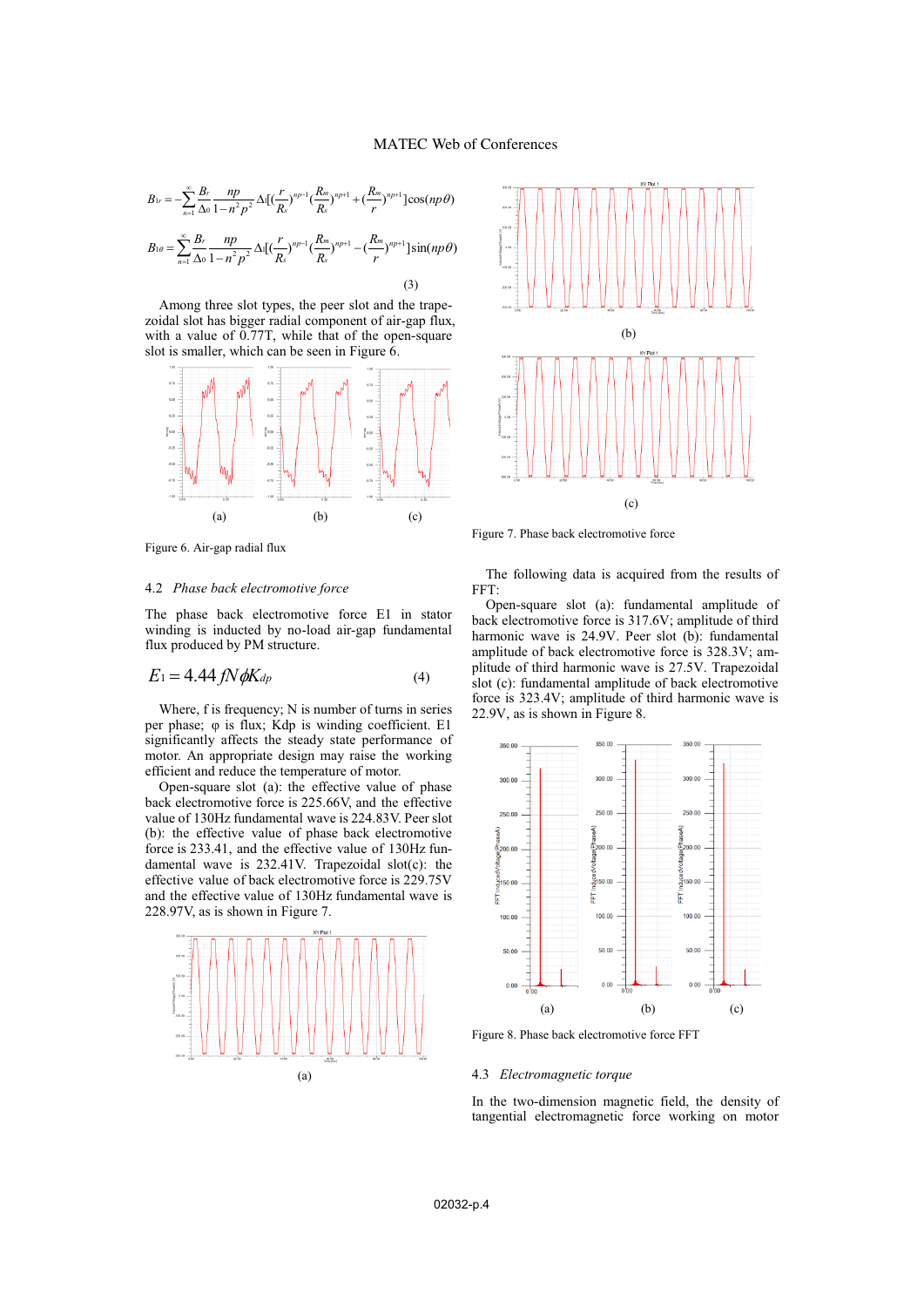stator and rotor can be described as

$$
f_t = \frac{B_n B_t}{\mu_0} \tag{5}
$$

Electromagnetic torque is produced by tangential force. If we do integral around a circle with radius r, the electromagnetic torque is

$$
T_{em} = \frac{L_{ef} \oint r^2 B r B d\theta}{\mu_0} \tag{6}
$$

Where, *r* is the radius of air-gap circle; *Br* is the radial component of air-gap flux at radius  $r$ ;  $B\theta$  is the corresponding tangential component. In the circular integral, if radius is defined, then *r* is a constant. *Lef* is calculating length of armature;  $\mu$ <sup>0</sup> is the magnetic conductivity in space.

After adding rated excitation on stator winding, the average torque value of open-square slot (a) is 718.1N/m, with an error of 4.1%. For the peer slot (b), the average is 703.7N/m, with an error of 4.4%. For the trapezoidal slot (c), the average is 698.9N/m, with an error of 4.1%, as is shown in Figure 9.



Figure 9. Rated operating torque

In conclusion, motors with different slot types have their own features. Back electromotive force harmonic wave, torque-ripple and transient time cannot be taken into account at the same time. In general, though the

PM motor with open-square slot has smaller torque-ripple, the PM motor with peer slot is better as a whole. Based on this, a Halbach PM motor with peer slot is independently developed for experiment and validation.

## 5 EXPERIMENT

A 60kW Halbach PM motor with peer slot is developed, as is shown in Figure 10. Drive the motor to its rated speed 975rpm, measure the line back electromotive force of ab and ac phases. The waveform is shown in Figure 10 (c). Its effective value are 401V and 402V, which are in good agreement with the conversion results in the simulation and show the validity of simulation results.





Figure 10. Experiment of 60kW Halbach PM motor with peer slot

Table 2 shows the parameters measured for the motor under rated load operation. The parameter values of the first group are taken from room temperature operation, and those of the second group are from a steady temperature of the motor. Data show that the operation efficiency becomes bigger and power becomes smaller as temperature rises. In general, the performance doesn't change much.

| Table 2. Experiment stats |                |                    |
|---------------------------|----------------|--------------------|
| Parameter                 | Value 1        | Value 2            |
| Frequency                 | 130Hz          | 130Hz              |
| Effective line volt       | 401V           | 400V               |
| Effective phase current   | 91.7A          | 91A                |
| Input power               | 63.7kw         | $63.3$ kw          |
| Output power              | $60$ kw        | 59.7 <sub>kw</sub> |
| Efficient                 | 94.19%         | 94.31%             |
| Power factor              | 0.9996         | 0.9987             |
| Temperature               | $25^{\circ}$ C | 67°C               |